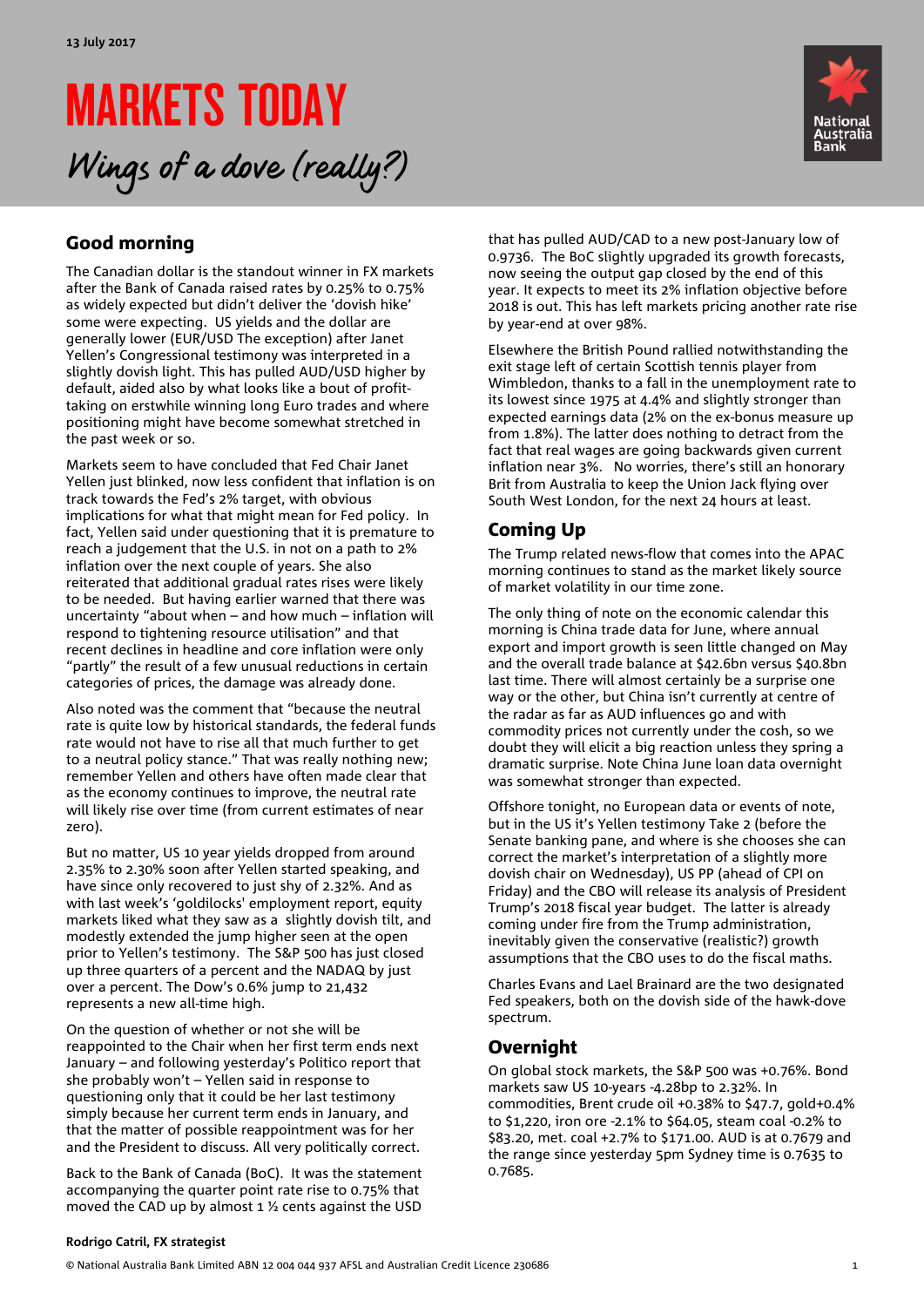### Markets





|            | Foreign Exchange |        |        |                                |            |          |        | <b>Equities</b>      |        |         |          | Commodities* |         |        |
|------------|------------------|--------|--------|--------------------------------|------------|----------|--------|----------------------|--------|---------|----------|--------------|---------|--------|
|            |                  |        |        | Indicative 24hr<br>ranges (**) |            | Other FX |        | <b>Major Indices</b> |        |         |          |              | Last    | % da   |
|            | Last             | % chge | Low    | High                           |            | Last     | % chge |                      | Last   | % day   | $\%$ y/y | Oil (Brent)  | 47.70   | 0.4    |
| <b>AUD</b> | 0.7678           | 0.5    | 0.7635 | 0.7685                         | <b>HKD</b> | 7.8115   | 0.0    | Dow                  | 21,532 | 0.57    | 17.4     | Oil (WTI)    | 45.43   | 0.9    |
| <b>NZD</b> | 0.7260           | 0.5    | 0.7216 | 0.7281                         | <b>CNY</b> | 6.7878   | $-0.2$ | S&P 500              | 2,444  | 0.76    | 13.6     | Oil (Tapis)  | 48.28   | 3.4    |
| <b>EUR</b> | 1.1418           | $-0.4$ | 1.1392 | 1.1489                         | SGD        | 1.3774   | $-0.3$ | Nasdag               | 6,261  | 1.10    | 24.7     | Gold         | 1219.60 | 0.4    |
| GBP        | 1.2887           | 0.3    | 1.2812 | 1.2907                         | IDR        | 13,370   | $-0.1$ | <b>VIX</b>           | 10.18  | $-6.52$ | $-24.9$  | CRB          | 173.88  | 0.0    |
| JPY        | 113.19           | $-0.7$ | 112.93 | 113.97                         | THB        | 33.96    | $-0.4$ | <b>FTSE</b>          | 7,417  | 1.2     | 11.0     | GS Metals    | 326.0   | 0.2    |
| CAD        | 1.2748           | $-1.3$ | 1.2681 | 1.2939                         | <b>KRW</b> | 1,145    | $-0.5$ | <b>DAX</b>           | 12,627 | 1.5     | 26.7     | Aluminium    | 1875.0  | $-0.6$ |
| AUD/EUR    | 0.6725           | 1.0    | 0.6655 | 0.6731                         | TWD        | 30.46    | $-0.3$ | <b>CAC 40</b>        | 5,222  | 1.6     | 20.6     | Copper       | 5881.0  | 0.5    |
| AUD/JPY    | 86.91            | $-0.1$ | 86.65  | 87.05                          | <b>PHP</b> | 50.63    | $-0.2$ | Nikkei               | 20,098 | $-0.5$  | 23.8     | Nickel       | 9161.5  | 0.8    |
| AUD/GBP    | 0.5958           | 0.2    | 0.5938 | 0.5971                         | CHF        | 0.97     | 0.1    | Shanghai             | 3.198  | $-0.2$  | 4.5      | Zinc         | 2832.0  | 0.4    |
| AUD/NZD    | 1.0576           | 0.1    | 1.0555 | 1.0596                         | <b>SEK</b> | 8.41     | 0.2    | Hang Seng            | 26,044 | 0.6     | 22.1     | Ch. steel    | 3592.0  | 2.0    |
| AUD/CNH    | 5.2090           | 0.6    | 5.1903 | 5.1964                         |            |          |        | ASX 200              | 5.674  | $-1.0$  | 5.3      | Iron ore     | 64.1    | $-2.1$ |

| <b>Interest Rates</b> |                              |                  |         |      |                         |      |         |         |                | Overnight Futures |       |             | 171.0  | 2.7                                     |
|-----------------------|------------------------------|------------------|---------|------|-------------------------|------|---------|---------|----------------|-------------------|-------|-------------|--------|-----------------------------------------|
|                       | <b>Indicative Swap Rates</b> |                  |         |      | Benchmark 10 Year Bonds |      |         |         |                |                   |       | Wheat Chic. | 537.0  | $-2.9$                                  |
|                       | Cash                         | 3 <sub>mth</sub> | 2Yr     | 10Yr |                         | Last | chge    | Sprd    |                | Last              | Chge* | Sugar       | 13.5   | 0.4                                     |
| <b>USD</b>            | 1.25                         | 1.30             | 1.59    | 2.27 | USD 10                  | 2.32 | $-4.28$ |         | Australia      |                   |       | Cotton      | 68.1   | 0.0                                     |
| <b>AUD</b>            | 1.50                         | 1.70             | 1.92    | 2.90 | AUD 10                  | 2.72 | $-2.90$ | 0.40    | 3 mth bill     | 98.25             | 0.00  | Coffee      | 127.6  | 0.6                                     |
| <b>NZD</b>            | 1.75                         | 1.97             | 2.30    | 3.37 | NZD 10                  | 2.99 | $-3.70$ | 0.67    | 3 Yr bond      | 97.8              | 3.00  |             |        |                                         |
| <b>EUR</b>            | 0.00                         | $-0.33$          | $-0.12$ | 0.93 | CAD 10                  | 1.88 | 2.30    | $-0.44$ | 10 Yr bond     | 97.30             | 2.50  |             |        | Prob. of 25bps hike/cut at next meeting |
| GBP                   | 0.25                         | 0.30             | 0.66    | 1.32 | <b>EUR 10</b>           | 0.58 | 2.90    | $-1.74$ | $3/10$ sprd    | 0.50              | 0.50  |             | bps    | %                                       |
| JPY                   | $-0.03$                      | $-0.01$          | 0.05    | 0.29 | GBP 10                  | 1.26 | $-1.40$ | $-1.06$ | SPI            | 5655.0            | 20.0  | <b>RBA</b>  | $-1.0$ | $-4.0%$                                 |
| CAD                   | 0.75                         | 1.20             | 1.54    | 2.19 | JPY 10                  | 0.09 | $-0.70$ | $-2.23$ | *Change in bps |                   |       | <b>FED</b>  |        | $-0.4%$                                 |





**Equities Commodities\***

| Other FX |        | <b>Major Indices</b> |        |                          |         |             | Last    | % day  |
|----------|--------|----------------------|--------|--------------------------|---------|-------------|---------|--------|
| Last     | % chge |                      | Last   | % day                    | % y/y   | Oil (Brent) | 47.70   | 0.4    |
| 7.8115   | 0.0    | Dow                  | 21,532 | 0.57                     | 17.4    | Oil (WTI)   | 45.43   | 0.9    |
| 6.7878   | $-0.2$ | S&P 500              | 2,444  | 0.76                     | 13.6    | Oil (Tapis) | 48.28   | 3.4    |
| 1.3774   | $-0.3$ | Nasdag               | 6,261  | 1.10                     | 24.7    | Gold        | 1219.60 | 0.4    |
| 13,370   | $-0.1$ | VIX.                 | 10.18  | $-6.52$                  | $-24.9$ | <b>CRB</b>  | 173.88  | 0.0    |
| 33.96    | $-0.4$ | <b>FTSE</b>          | 7,417  | 1.2                      | 11.0    | GS Metals   | 326.0   | 0.2    |
| 1,145    | $-0.5$ | <b>DAX</b>           | 12,627 | 1.5                      | 26.7    | Aluminium   | 1875.0  | $-0.6$ |
| 30.46    | $-0.3$ | <b>CAC 40</b>        | 5,222  | 1.6                      | 20.6    | Copper      | 5881.0  | 0.5    |
| 50.63    | $-0.2$ | Nikkei               | 20,098 | $-0.5$                   | 23.8    | Nickel      | 9161.5  | 0.8    |
| 0.97     | 0.1    | Shanghai             | 3.198  | $-0.2$                   | 4.5     | Zinc        | 2832.0  | 0.4    |
| 8.41     | 0.2    | Hang Seng            | 26,044 | 0.6                      | 22.1    | Ch. steel   | 3592.0  | 2.0    |
|          |        | ASX 200              | 5,674  | $-1.0$                   | 5.3     | Iron ore    | 64.1    | $-2.1$ |
|          |        |                      |        |                          |         | St. Coal    | 83.2    | $-0.2$ |
|          |        |                      |        | <b>Overnight Futures</b> |         | Met.coal    | 171.0   | 2.7    |
|          |        |                      |        |                          |         |             |         |        |

| Oil (WTI)                               | 45.43   | 0.9    |  |  |  |  |  |  |  |
|-----------------------------------------|---------|--------|--|--|--|--|--|--|--|
| Oil (Tapis)                             | 48.28   | 3.4    |  |  |  |  |  |  |  |
| Gold                                    | 1219.60 | 0.4    |  |  |  |  |  |  |  |
| <b>CRB</b>                              | 173.88  | 0.0    |  |  |  |  |  |  |  |
| GS Metals                               | 326.0   | 0.2    |  |  |  |  |  |  |  |
| Aluminium                               | 1875.0  | $-0.6$ |  |  |  |  |  |  |  |
| Copper                                  | 5881.0  | 0.5    |  |  |  |  |  |  |  |
| Nickel                                  | 9161.5  | 0.8    |  |  |  |  |  |  |  |
| Zinc                                    | 2832.0  | 0.4    |  |  |  |  |  |  |  |
| Ch. steel                               | 3592.0  | 2.0    |  |  |  |  |  |  |  |
| Iron ore                                | 64.1    | $-2.1$ |  |  |  |  |  |  |  |
| St. Coal                                | 83.2    | $-0.2$ |  |  |  |  |  |  |  |
| Met.coal                                | 171.0   | 2.7    |  |  |  |  |  |  |  |
| Wheat Chic.                             | 537.0   | $-2.9$ |  |  |  |  |  |  |  |
| Sugar                                   | 13.5    | 0.4    |  |  |  |  |  |  |  |
| Cotton                                  | 68.1    | 0.0    |  |  |  |  |  |  |  |
| Coffee                                  | 127.6   | 0.6    |  |  |  |  |  |  |  |
|                                         |         |        |  |  |  |  |  |  |  |
| Prob. of 25bps hike/cut at next meeting |         |        |  |  |  |  |  |  |  |
|                                         |         | $\sim$ |  |  |  |  |  |  |  |

Please note the high/low FX rates are only an indication. Please refer to your National Dealer for confirmation.<br>\* All near futures contracts, except CRB. GS Metals is Goldman Sachs industrial metals micals prices are CME.

Last is around 6:30am Sydney

Source: Bloomberg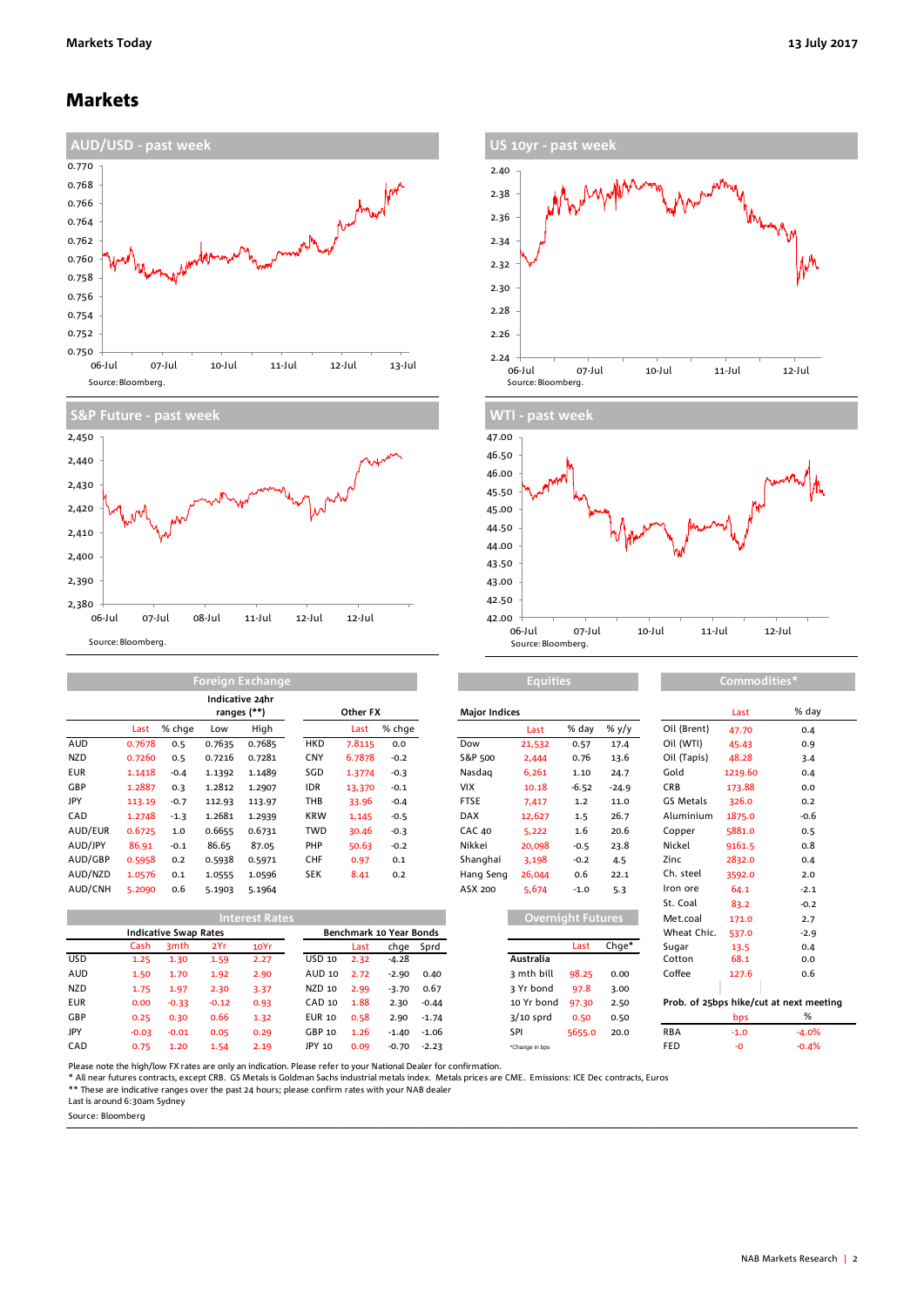# **CALENDAR**

|                     | Country Economic Indicator                                                                           | Period     | Forecast | Consensus | Actual | Previous        | <b>GMT</b>       | <b>AEST</b>    |
|---------------------|------------------------------------------------------------------------------------------------------|------------|----------|-----------|--------|-----------------|------------------|----------------|
|                     | Thursday, 13 July 2017                                                                               |            |          |           |        |                 |                  |                |
| NZ                  | Food Prices MoM                                                                                      | Jun        | 0.3      |           |        | 2.4             | 23.45            | 8.45           |
| UK                  | <b>RICS House Price Balance</b>                                                                      | Jun        |          | 15        |        | 17.0            | 0.10             | 9.10           |
| NZ                  | ANZ Consumer Confidence Index/MoM                                                                    | Jul        |          |           |        | 127.8/3.1       | 2.00<br>2.00     | 11.00          |
| AU                  | Consumer Inflation Expectation                                                                       | Jul        |          |           |        | 3.6<br>3.4      | 3.00             | 11.00<br>12.00 |
| JN<br>CH            | Tokyo Avg Office Vacancies<br>Trade Balance CNY                                                      | Jun<br>Jun |          | 275.1     |        | 281.6           | 4.30             | 13.30          |
| CН                  | Exports/Emports YoY CNY                                                                              | Jun        |          | 14.6/22.3 |        | 15.5/22.1       | 4.30             | 13.30          |
| CH                  | Trade Balance                                                                                        | Jun        |          | 42.6      |        | 40.8            | 4.33             | 13.33          |
| CH                  | Exports/Imports YoY                                                                                  | Jun        |          | 8.9/14.5  |        | 8.7/14.8        | 4.33             | 13.33          |
| UK                  | Bank of England Credit Conditions & Bank Liabilities Surveys                                         |            |          |           |        |                 | 9.30             | 18.30          |
| GE                  | CPI MoM/YoY                                                                                          | Jun F      |          | 0.2/1.6   |        | 0.2/1.6         | 7.00             | 16.00          |
| GE                  | CPI EU Harmonized MoM/YoY                                                                            | Jun F      |          | 0.2/1.5   |        | 0.2/1.5         | 7.00             | 16.00          |
| CA                  | New Housing Price Index MoM/YoY                                                                      | May        |          | 0.3/3.5   |        | 0.8/3.9         | 13.30            | 22.30          |
| US                  | PPI Final Demand MoM/YoY                                                                             | Jun        |          | 0/1.9     |        | 0.0/2.4         | 13.30            | 22.30          |
| US                  | PPI Ex Food and Energy MoM/YoY                                                                       | Jun        |          | 0.2/2     |        | 0.3/2.1         | 13.30            | 22.30          |
| US                  | PPI Ex Food, Energy, Trade MoM/YoY                                                                   | Jun        |          | 0.2/      |        | $-0.1/2.1$      | 13.30            | 22.30          |
| US                  | Initial Jobless Claims                                                                               | Jul 8      |          | 245       |        | 248.0           | 13.30            | 22.30          |
| US                  | <b>Bloomberg Consumer Comfort</b>                                                                    | Jul 9      |          |           |        | 48.5            | 14.45            | 23.45          |
| US                  | Fed Chair Yellen Testifies Before Senate Banking Panel                                               |            |          |           |        |                 | 15.00            | 0.00           |
| US                  | CBO release its analysis of President Trump's fiscal year 2018 Budget                                |            |          |           |        |                 | 16.00            | 1.00           |
| US<br>US            | Fed's Evans Speaks on current economic and monetary policy at Rocky Mountain Summit in Victor, Idaho |            |          |           |        |                 | 16.30            | 1.30<br>3.00   |
| US                  | Fed's Brainard Speaks in Cambridge, Mass.<br>Monthly Budget Statement                                | Jun        |          | -35       |        | $-88.4$         | 19.00            | 4.00           |
| Friday,             | 4 July 2017                                                                                          |            |          |           |        |                 |                  |                |
| NZ                  | BusinessNZ Manufacturing PMI                                                                         | Jun        |          |           |        | 58.5            | 23.30            | 8.30           |
| JN                  | Industrial Production MoM/YoY                                                                        | May F      |          |           |        | $-3.3/6.8$      | 5.30             | 14.30          |
| EC                  | Trade Balance SA                                                                                     | May        |          | 20.2      |        | 19.6            | 10.00            | 19.00          |
| US                  | CPI MoM/YoY                                                                                          | Jun        |          | 0.1/1.7   |        | $-0.1/1.9$      | 13.30            | 22.30          |
| US                  | CPI Ex Food and Energy MoM/YoY                                                                       | Jun        |          | 0.2/1.7   |        | 0.1/1.7         | 13.30            | 22.30          |
| US                  | Retail Sales Advance MoM                                                                             | Jun        |          | 0.1       |        | $-0.3$          | 13.30            | 22.30          |
| US                  | Retail Sales Ex Auto and Gas/Control Group                                                           | Jun        |          | 0.4/0.3   |        | 0.0/0.0         | 13.30            | 22.30          |
| US                  | Industrial/Manufacturing Production MoM                                                              | Jun        |          | 0.3/0.2   |        | $0.0/-0.4$      | 14.15            | 23.15          |
| US                  | Fed's Kaplan Speaks in Mexico City                                                                   |            |          |           |        |                 | 14.30            | 23.30          |
| US                  | U. of Mich. Sentiment/5-10 Yr Inflation                                                              | Jul P      |          | 95/       |        | 95.1/2.5        | 15.00            | 0.00           |
| US                  | <b>Business Inventories</b>                                                                          | May        |          | 0.3       |        | $-0.2$          | 15.00            | 0.00           |
| US                  | Baker Hughes US Rig Count/Oil Rigs                                                                   | Jul 14     |          | $\prime$  |        | 952/763         | 18.00            | 3.00           |
| Monday<br>CH        | 17 July 2017<br>Foreign Direct Investment YoY CNY                                                    |            |          |           |        |                 | Jun 8-18 release |                |
| ΝZ                  | Performance Services Index                                                                           | Jun<br>Jun |          |           |        | -4<br>59        | 23.30            | 8.30           |
| UK                  | Rightmove House Prices MoM/YoY                                                                       | Jul        |          |           |        | 0/2             | 0.10             | 9.10           |
| CH                  | Retail Sales YoY/YTD YoY                                                                             | Jun        |          | 10.6/10.3 |        | 11/10           | 3.00             | 12.00          |
| <b>CH</b>           | <b>Industrial Production YoY/YTD YoY</b>                                                             | Jun        |          | 6.5/6.7   |        | 7/7             | 3.00             | 12.00          |
| CH                  | Fixed Assets Ex Rural YTD YoY                                                                        | Jun        |          | 8.5       |        | 9               | 3.00             | 12.00          |
| CH                  | <b>GDP SA QoQ/YoY</b>                                                                                | 2Q         |          | 1.7/6.8   |        | 1/7             | 3.00             | 12.00          |
| CH                  | <b>GDP YTD YoY</b>                                                                                   | 2Q         |          | 6.8       |        | $7\overline{ }$ | 3.00             | 12.00          |
| CA                  | Int'l Securities Transactions                                                                        | May        |          |           |        | 11              | 13.30            | 22.30          |
| US                  | <b>Empire Manufacturing</b>                                                                          | Jul        |          | 15        |        | 20              | 13.30            | 22.30          |
| CA                  | <b>Existing Home Sales MoM</b>                                                                       | Jun        |          |           |        | -6              | 14.00            | 23.00          |
| CA                  | Bloomberg Nanos Confidence                                                                           | Jul 14     |          |           |        | 58              | 15.00            | 0.00           |
| Tuesday<br>NZ       | 18 July 2017<br>CPI QoQ/YoY                                                                          | 2Q         |          |           |        | $\mathbf{1}$    | 23.45            | 8.45           |
| AU                  | ANZ Roy Morgan Weekly Consumer Confidence Index                                                      | Jul 16     |          |           |        | 113             | 0.30             | 9.30           |
| AU                  | New Motor Vehicle Sales MoM/YoY                                                                      | Jun        |          | $\prime$  |        | 3/5             | 2.30             | 11.30          |
| CН                  | <b>Property Prices</b>                                                                               | Jun        |          |           |        |                 | 2.30             | 11.30          |
| AU                  | RBA July Rate Meeting Minutes                                                                        |            |          |           |        |                 | 2.30             | 11.30          |
| <b>NZ</b>           | Non Resident Bond Holdings                                                                           | Jun        |          |           |        | 61              | 4.00             | 13.00          |
| EC                  | <b>ECB Bank Lending Survey</b>                                                                       |            |          |           |        |                 | 9.00             | 18.00          |
| EC                  | ECB Survey of Professional Forecasters                                                               |            |          |           |        |                 | 9.00             | 18.00          |
| UK                  | CPI MoM/YoY                                                                                          | Jun        |          |           |        | 0/3             | 9.30             | 18.30          |
| UK                  | CPIH YoY/Core YoY                                                                                    | Jun        |          |           |        | 3/3             | 9.30             | 18.30          |
| UK                  | PPI Input NSA MoM/YoY                                                                                | Jun        |          |           |        | $-1/12$         | 9.30             | 18.30          |
| UK                  | PPI Output NSA MoM/YoY                                                                               | Jun        |          |           |        | 0/4             | 9.30             | 18.30          |
| UK<br>UK            | PPI Output Core NSA MoM/YoY<br>House Price Index YoY                                                 | Jun<br>May |          |           |        | 0/3<br>6        | 9.30<br>9.30     | 18.30<br>18.30 |
| EC                  | CPI MoM/YoY                                                                                          | Jun        |          |           |        | 0/1             | 10.00            | 19.00          |
| ЕC                  | CPI Core YoY                                                                                         | Jun F      |          |           |        | 1               | 10.00            | 19.00          |
| GE                  | ZEW Survey Current Situation/Expectations                                                            | Jul        |          | $\prime$  |        | 88/19           | 10.00            | 19.00          |
| ЕC                  | <b>ZEW Survey Expectations</b>                                                                       | Jul        |          |           |        | 38              | 10.00            | 19.00          |
| US                  | Import Price Index MoM/YoY                                                                           | Jun        |          | $-0.1/$   |        | 0/2             | 13.30            | 22.30          |
| US                  | Import Price Index ex Petroleum MoM                                                                  | Jun        |          | 0.2       |        | 0               | 13.30            | 22.30          |
| US                  | Export Price Index MoM/YoY                                                                           | Jun        |          | 0.1/      |        | $-1/1$          | 13.30            | 22.30          |
| US                  | NAHB Housing Market Index                                                                            | Jul        |          | 67        |        | 67              | 15.00            | 0.00           |
| US                  | Net Long-term/Total TIC Flows                                                                        | May        |          |           |        | 2/66            | 21.00            | 6.00           |
| <b>Wednes</b><br>AU | lay, 19 July 2017<br>Westpac Leading Index MoM                                                       | Jun        |          |           |        | 0               | 1.30             | 10.30          |
| AU                  | RBA's Heath Speech at the Women in Economics panel at the Australian Conference of Economists        |            |          |           |        |                 | 6.30             | 15.30          |
| JN                  | Machine Tool Orders YoY                                                                              | Jun F      |          |           |        | 31              | 7.00             | 16.00          |
| ЕC                  | <b>Construction Output MoM/YoY</b>                                                                   | May        |          |           |        | 0/3             | 10.00            | 19.00          |
| US                  | Housing Starts/MoM                                                                                   | Jun        |          | 1170/7.1  |        | 1092/-6         | 13.30            | 22.30          |
| US                  | <b>Building Permits/MoM</b>                                                                          | Jun        |          | 1210/3.6  |        | 1168/-5         | 13.30            | 22.30          |
| CA                  | Manufacturing Sales MoM                                                                              | May        |          |           |        | 1               | 13.30            | 22.30          |
|                     | Upcoming Central Bank Interest Rate Announcements                                                    |            |          |           |        |                 |                  |                |
| Canada, BoC         |                                                                                                      | 6-Sep      | 0.75%    |           |        | 0.75%           |                  |                |
| Japan, BoJ          |                                                                                                      | 20-Jul     | $-0.1%$  | $-0.1%$   |        | $-0.1%$         |                  |                |
| Europe ECB          |                                                                                                      | 20-Jul     | $-0.4%$  | $-0.4%$   |        | $-0.4%$         |                  |                |
| US Federal Reserve  |                                                                                                      | 27-Jul     |          |           |        | 1.00-1.25%      |                  |                |
| Australia, RBA      |                                                                                                      | 1-Aug      | 1.50%    | 1.50%     |        | 1.50%           |                  |                |
| UK BOE              |                                                                                                      | 3-Aug      |          |           |        | 0.25%           |                  |                |
| New Zealand, RBNZ   |                                                                                                      | 10-Aug     | 1.75%    | 1.75%     |        | 1.75%           |                  |                |

GMT: Greenwich Mean Time; AEST: Australian Eastern Standard Time